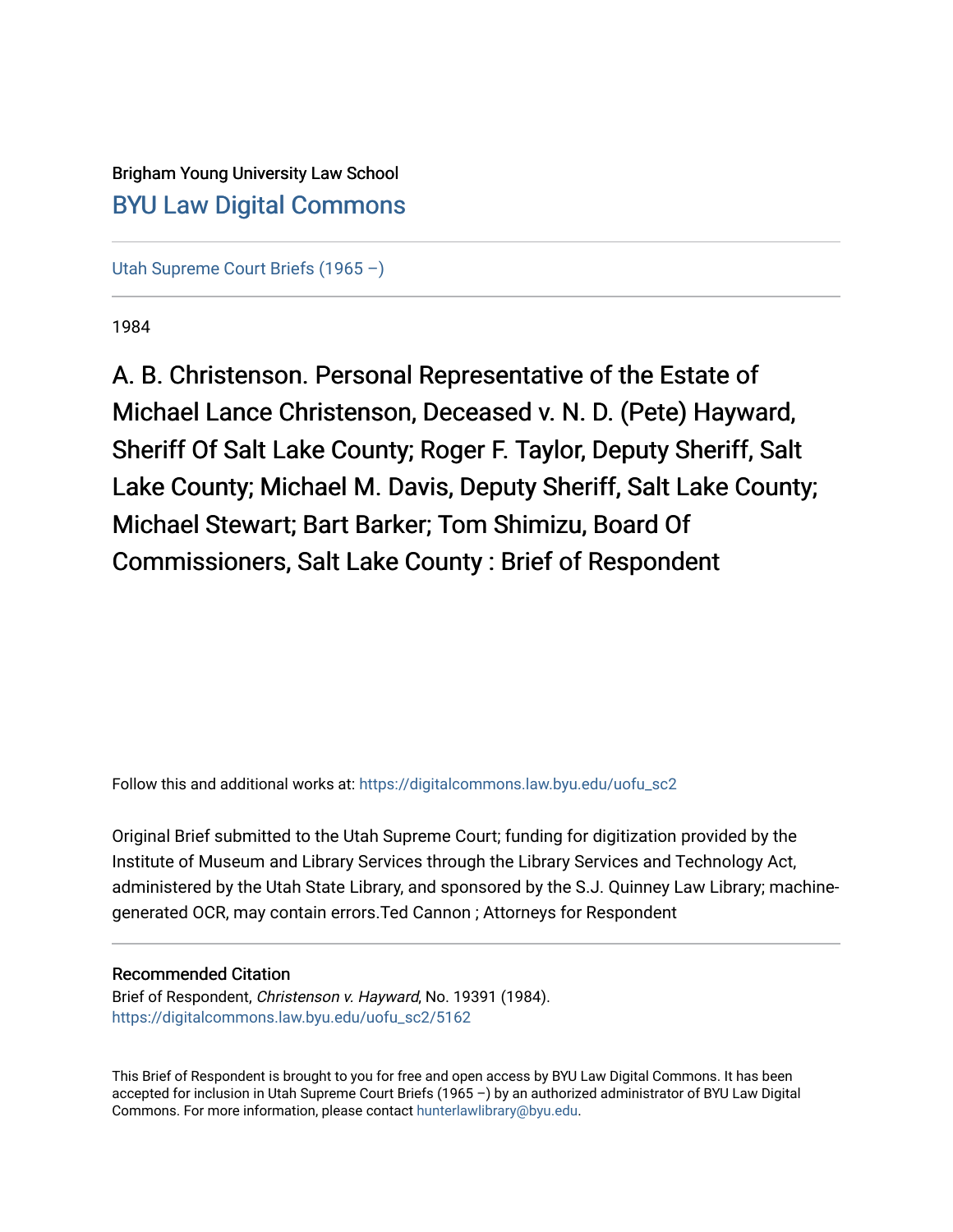IN THE SUPREME COURT OF THE STATE OF UTAH \* A. B. CHRISTENSON, Personal Representative of the Estate of Michael Lance Christenson, Deceased \* Plaintiff/Appellant \* \*  $-vs-$ N. D. (PETE) HAYWARD, Sheriff Case No. 19391 of Salt Lake County, ROGER F. TAYLOR, Deputy Sheriff, Salt \* Lake County, MICHAEL M. DAVIS, Deputy Sheriff, Salt Lake County; MICHAEL STEWART; BART BARKER; TOM SHIMIZU, Board of \* Commissioners, Salt Lake County Defendants/Respondents. \*

RESPONDENTS' BRIEF

Appeal from the Order of the District Court of Salt Lake County Honorable Dean E. Conder, Judge

> TED CANNON Salt Lake County Attorney L. E. Midgley Deputy County Attorney 231 East 400 South Salt Lake City, Utah 84111 Attorney for Defendants-Respondants

WALTER R. ELLETT 5085 South State Street Murray, Utah 84107 Atty. for Plaintiff/Appellant

'I !

**FILED.** 

'I

APR 191984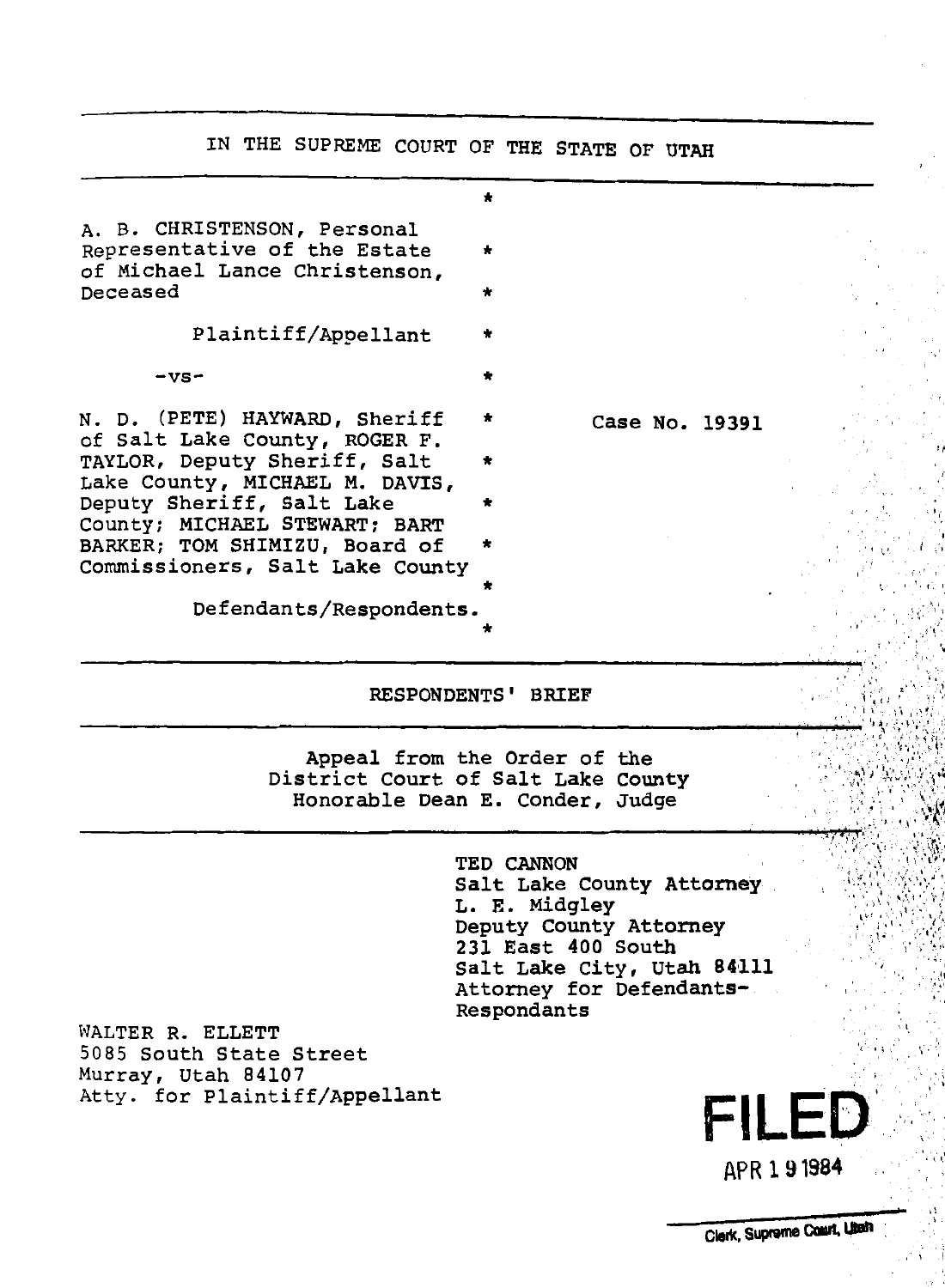IN THE SUPREME COURT OF THE STATE OF UTAH \* A. B. CHRISTENSON, Personal Representative of the Estate of Michael Lance Christenson, Deceased Plaintiff/Appellant \*  $- \vee$ s-  $\star$ N. D. (PETE) HAYWARD, Sheriff of Salt Lake County, ROGER F. TAYLOR, Deputy Sheriff, Salt \* Lake County, MICHAEL M. DAVIS, Deputy Sheriff, Salt Lake \* County; MICHAEL STEWART; BART BARKER; TOM SHIMIZU, Board of \* Commissioners, Salt Lake County Defendants/Respondents. \* Case No. 19391

RESPONDENTS' BRIEF

Appeal from the Order of the District Court of Salt Lake County Honorable Dean E. Conder, Judge

> TED CANNON Salt Lake county Attorney L. E. Midgley Deputy County Attorney 231 East 400 South Salt Lake City, Utah 84111 Attorney for Defendants-Respondants

WALTER R. ELLETT 5085 South State Street Murray, Utah 84107 Atty. for Plaintiff/Appellant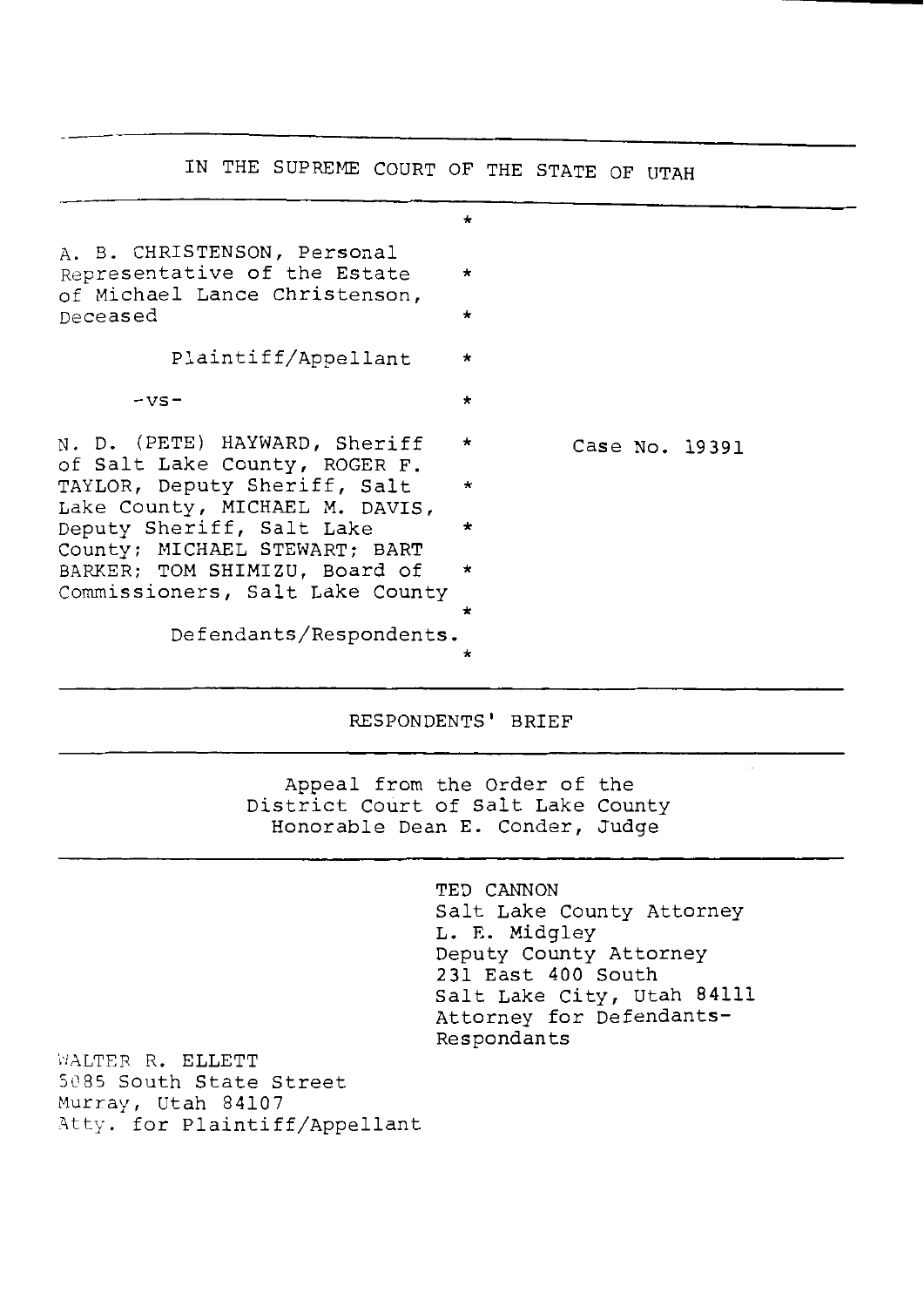## TABLE OF CONTENTS

|                                                                                                                                                                                       | Page           |
|---------------------------------------------------------------------------------------------------------------------------------------------------------------------------------------|----------------|
| NATURE OF THE CASE                                                                                                                                                                    | ٦              |
| DISPOSITION IN LOWER COURT                                                                                                                                                            | $\overline{2}$ |
|                                                                                                                                                                                       | 2              |
| ARGUMENT                                                                                                                                                                              | 3              |
| POINT I:<br>THE DEFENDANTS OWED NO DUTY TO<br>DECEDENT TO PROTECT HIM FROM<br>HIS OWN NEGLIGENCE                                                                                      | ٦              |
| THE DECEDENT'S NEGLIGENCE, AS A<br>POINT II:<br>MATTER OF LAW UNDER COMPARATIVE<br>NEGLIGENCE, WAS EQUAL TO OR<br>EXCEEDED ANY POSSIBLE NEGLIGENCE<br>ON THE PART OF THESE DEFENDANTS |                |
|                                                                                                                                                                                       |                |
| CONCLUSION                                                                                                                                                                            | 8              |

 $\checkmark$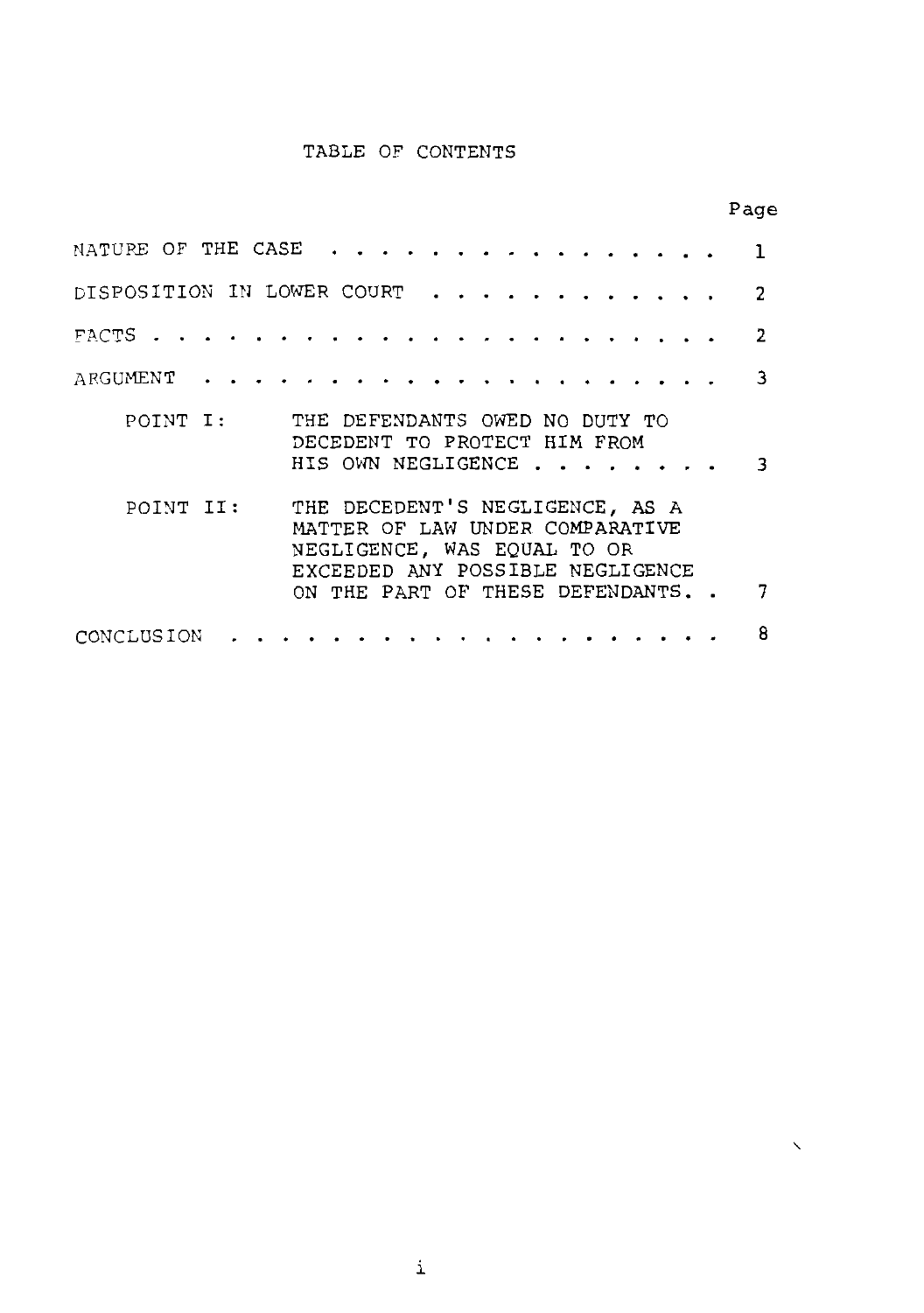## CASES CITED

Page

| Adams v. State (Alaska)                                                |  |  |  |   |
|------------------------------------------------------------------------|--|--|--|---|
| 555 P.2d 235                                                           |  |  |  | 3 |
| Benally v. L. G. Robinson<br>14 Utah .2d 6, 376 P.2d 388, 1964         |  |  |  | 4 |
| Mach Co. V. Rensselar Water Co.<br>$247$ N.Y. 160, 159 N.E. 896 (1928) |  |  |  | 4 |
| Parvi v. City of Kingston<br>$(N.Y.)$ 362 N.E. 2d 960 (1977)           |  |  |  | 5 |
| Ryan v. State<br>$656$ P.2d $516$ (Arz. 1982)                          |  |  |  | 3 |
| Shore v. Town of Stonington<br>$444$ A. 2.d 1379                       |  |  |  | 4 |
| Stone v. Arizona Highway Commission<br>$381$ P2.d $107$ (Ariz. 1963)   |  |  |  | 4 |
| Stout v. City of Porterville<br>196 Cal. Rept'r 301 (1983)             |  |  |  | 6 |
| Tomkins v. Kenner Police Dept.<br>$402$ So. 2.d $276$ (La. 1981)       |  |  |  | 4 |

## OTHER AUTHORITIES

|  | Am Jur. 2.d, New Topic Serivce<br>Comparative Negligence |  |  |  |  |  |  | 8 |
|--|----------------------------------------------------------|--|--|--|--|--|--|---|
|  | 65A C.J.S., Negligence, §262, Pg. 905                    |  |  |  |  |  |  | 8 |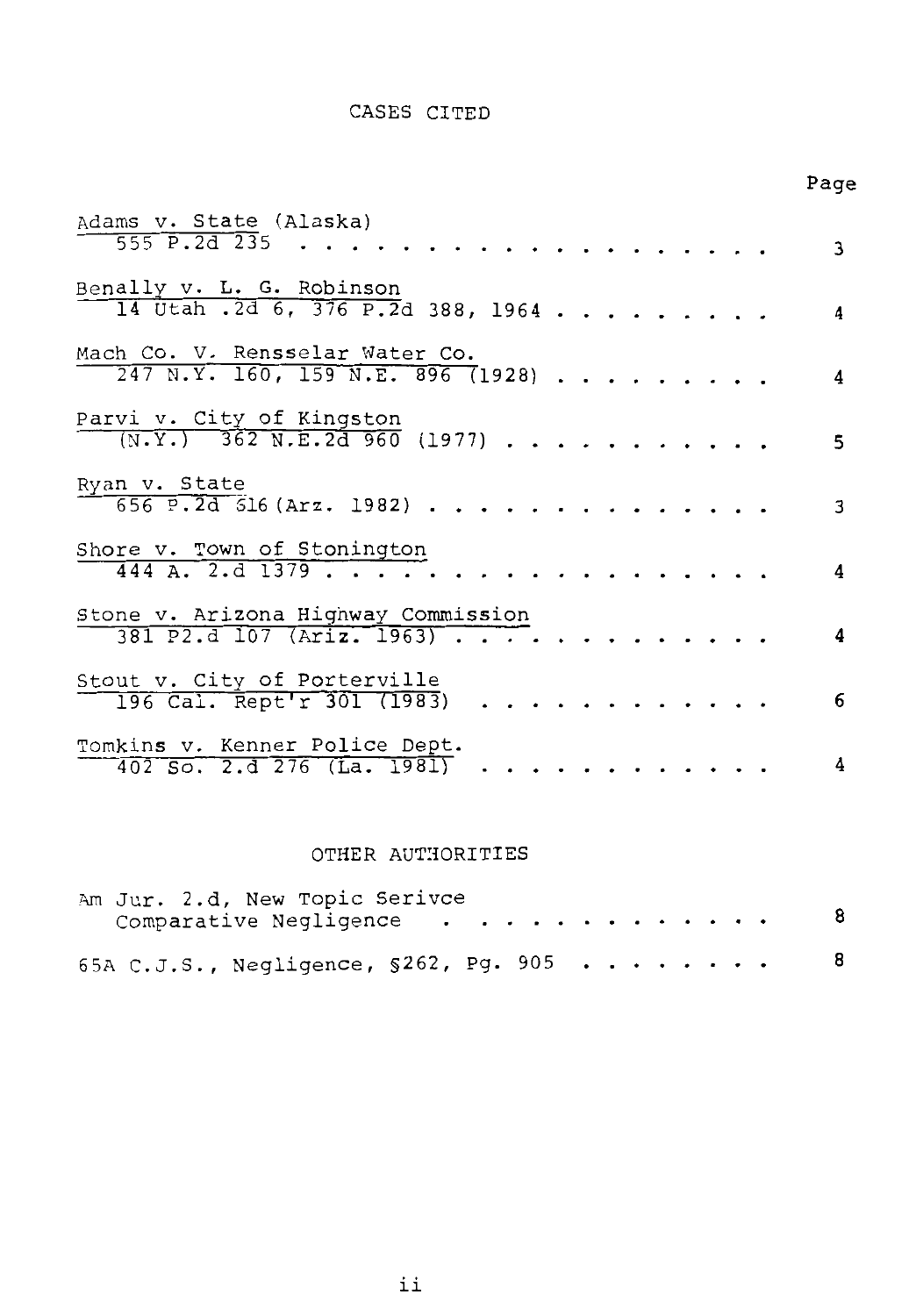# IN THE SUPREME COURT OF THE STATE OF UTAH

| A. B. CHRISTENSON, Personal<br>Representative of the Estate<br>of Michael Lance Christenson,<br>Deceased | $\star$<br>$\star$<br>$\star$ |                |  |
|----------------------------------------------------------------------------------------------------------|-------------------------------|----------------|--|
| Plaintiff/Appellant                                                                                      | $\star$                       |                |  |
| $-vs-$                                                                                                   | $\star$                       |                |  |
| N. D. (PETE) HAYWARD, Sheriff<br>of Salt Lake County, ROGER OF.                                          | $\star$                       | Case No. 19391 |  |
| TAYLOR, Deputy Sheriff, Salt<br>Salt County, MICHAEL M. DAVIS,                                           | *                             |                |  |
| Deputy Sheriff, Salt Lake<br>County; MICHAEL STEWART; BART                                               | $\star$                       |                |  |
| BARKER; TOM SHIMIZU, Board of<br>Commissioners, Salt Lake County                                         | *                             |                |  |
|                                                                                                          | ÷                             |                |  |
| Defendants/Respondents.                                                                                  | *                             |                |  |

RESPONDENTS' BRIEF

# Nature of the Case

Plaintiff sues the defendants Sheriff, Deputy Sheriff and county commissioners of Salt Lake County alleging damages for the death of plaintiff's son, when the motorcycle the intoxicated decedent was operating, failed to negotiate a curve in the road.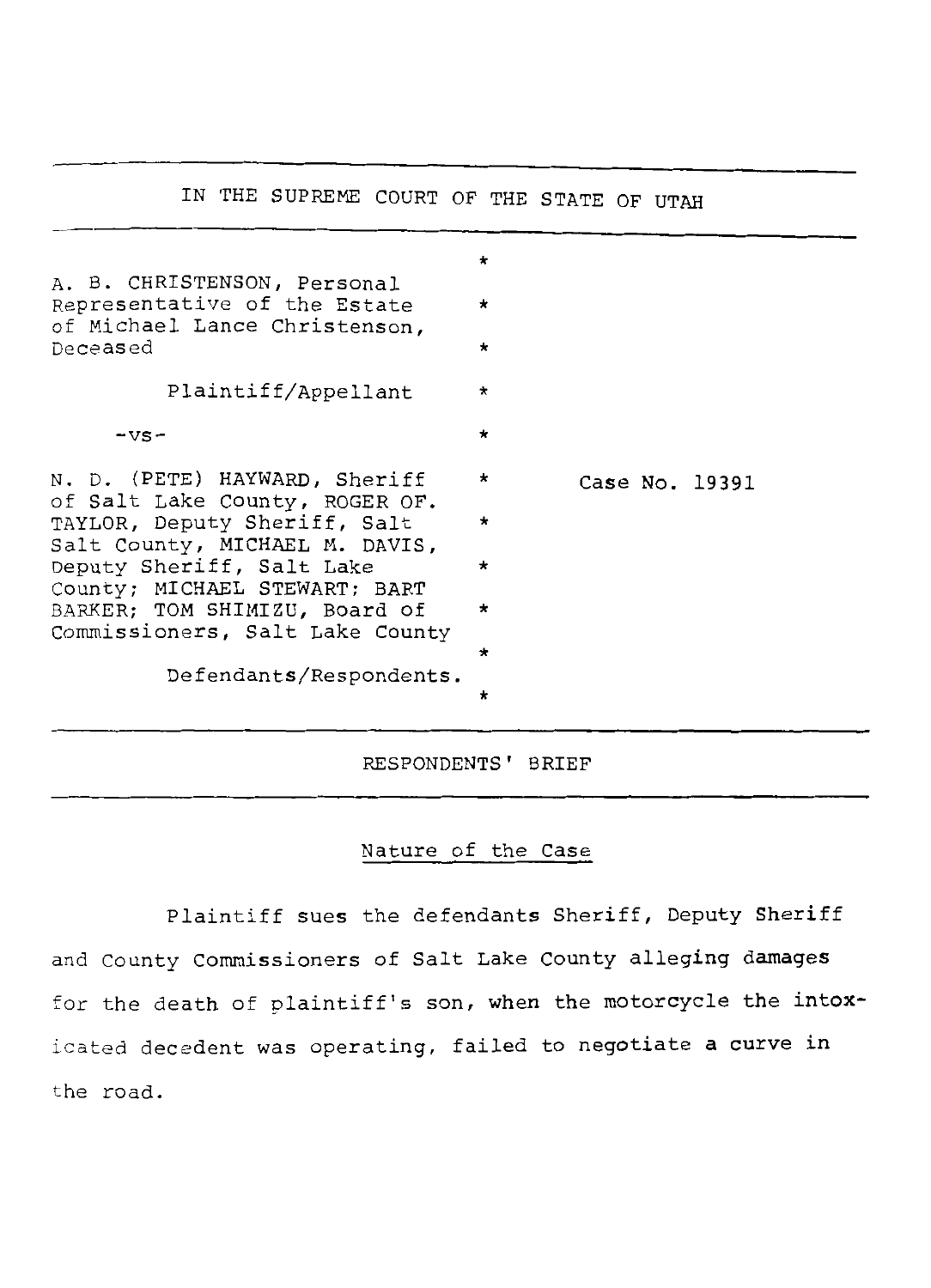#### Disposition In Lower Court

The Honorable Dean E. Conder, Third Judicial District court, granted defendants Motion to dismiss under 12(b) (6)  $U.R.C.P.$ 

#### Facts

Inasmuch as the Lower Court granted defendants' Motion to dismiss on the grounds that the Complaint fails to state a cause of action (R-14) the only facts for review are those stated in the complaint.

The appellants' interjection of additional facts (the make and weight of the motorcycle, the distance to decedent's home, etc.) are not properly included in appellant's Brief. However, we will engage in the same impropriety by replying that defendants' proof would establish that decedent indicated he would push his motorcycle to a friend's home a short distance away.

The above alleged additional facts are not material to the dispositions of this appeal.

The Complaint establishes that the officers never saw decedent while he was operating his motorcycle (background facts, R-4). Their first contact with him was in the parking lot relative to a disturbance.

The decedent was not taken into custody by the officers. "Despite Christenson's . . intoxication, both deputies failed to arrest him" (Par 18,R-4). The deputies "told" decedent to walk his motorcycle away from that location" (Par 16, R-4) ·

 $-2-$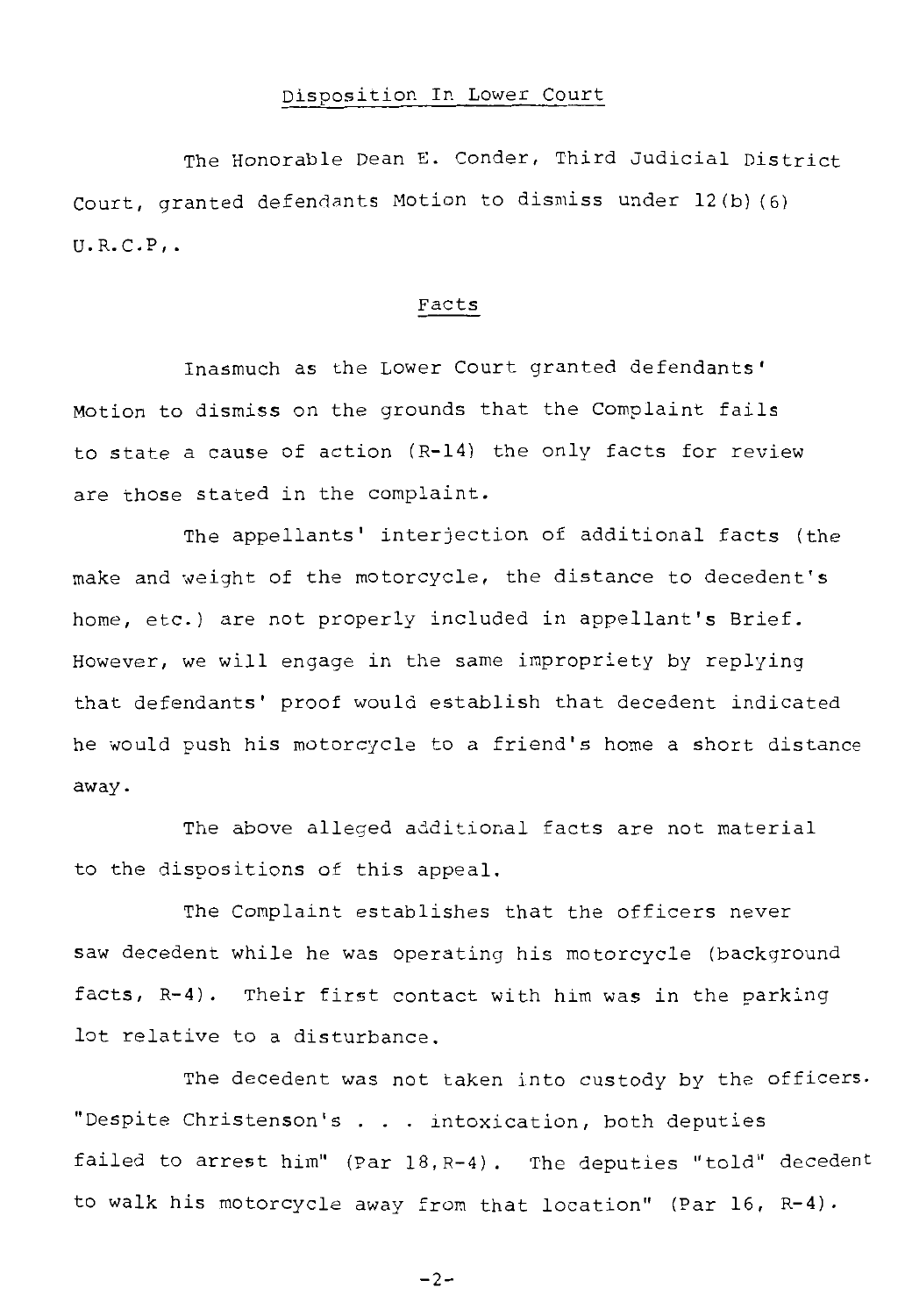The decedent, while driving his motorcycle failed to negotiate a curve and later died from the injuries he sustained.

#### ARGUMENT

#### POINT I.

#### The Defendants Owed No Duty To Decedent To Protect Him From His Own Negligence.

Not one case cited by appellant involves the facts here. All of the cases in point involve subsequent accidents resulting in injuries or death of third parties, caused by the drunk driver, after the officiers had observed him driving while intoxicated, and failed to arrest him.

Inasmuch as no member of the general public was injured by decedent's act in driving a motorcycle while intoxicated, the appellant's entire Brief is based on an argument of facts in a different case, which the Honorable Court need not here decide.

For Example: Ryan v. State 656 P.2d 616 (Arz 1982) (Appellant's Brief, Pg. 5) is obviously not in point. There a dangerous inmate escaped from a youth center and later shot plaintiff. The trial court granted Summary Judgment based on Governmental Immunity, and the Arizona Supreme Court reversed·

Adams v. State 555 P.2d 235 (Alaska, 1976) (Appellant's Brief Pg. 5.), involves the duty of the state in conducting fire safety inspections and is not germaine to the issues here.

 $-3-$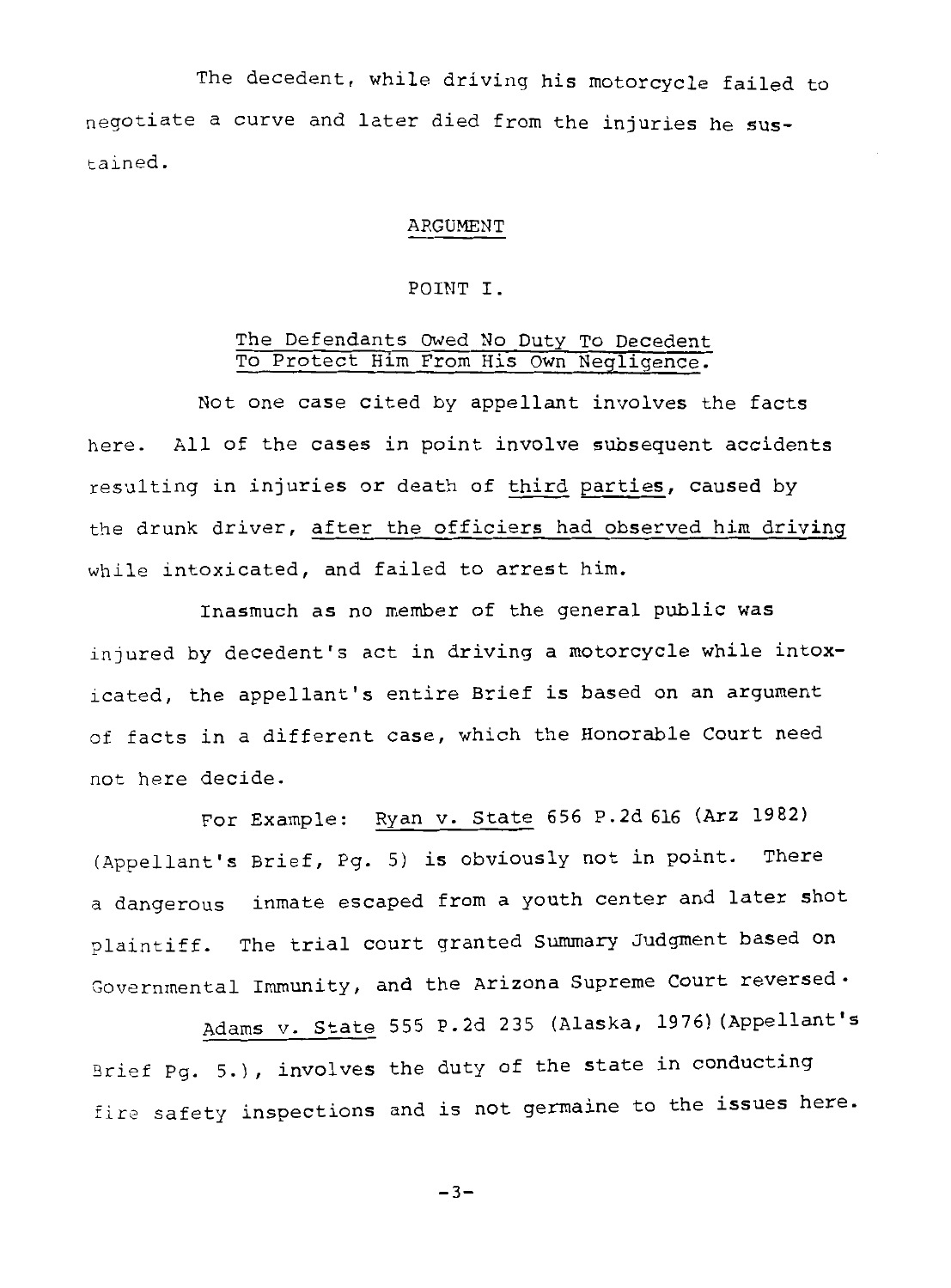Shore v. Town of Stonington 444 A 2.d 1379 [Conn. 1982 (Pg. 7)] officers failed to arrest a drunk driver whom they had previously stopped, but failed to arrest, was later involved in an accident resulting in serious injuries and death of third parties. The officers had warned the drunk to drive carefully, and the accident occurred 10 minutes later.

Tomkins v. Kenner Police Dept. 402 So. 2.d 276 (La 1981), Appellant's Brief Page 8 does not involve a failure to arrest a drunk. Rather the officers, during an investigation of an accident, negligently failed to discover a seriously injured party in the accident, and he died as a result.

Mach Co. v. Rensselar Water Co. 247 N.Y. 160, 159 N.E. 896 (1928) (Pg. 9, Appellant's Brief), simply holds that a contract by a water works company to furnish water to a city, does not give an individual resident of the city a cause of action against the water company when the resident's house burns and the hydrant pressure was not sufficient to extinguish the fire.

Stone v. Arizona Highway Commission. 381 P2.d 107 (Ariz. 1963) (Pg. 12 Appellant's Brief), involves the incorrect highway markings on a state highway which confused the driver resulting in an accident. The court abolished the defense of Governmental Immunity. The case, therefore, is clearly not in point.

The Respondent's Position is clearly announced by this Honorable Court in Benally v. L. G. Robinson 14 Utah .2d 6, 376 P.2d 388, 1964 (Appellant's Brief Pg. 11). "Ordinarily

 $-4-$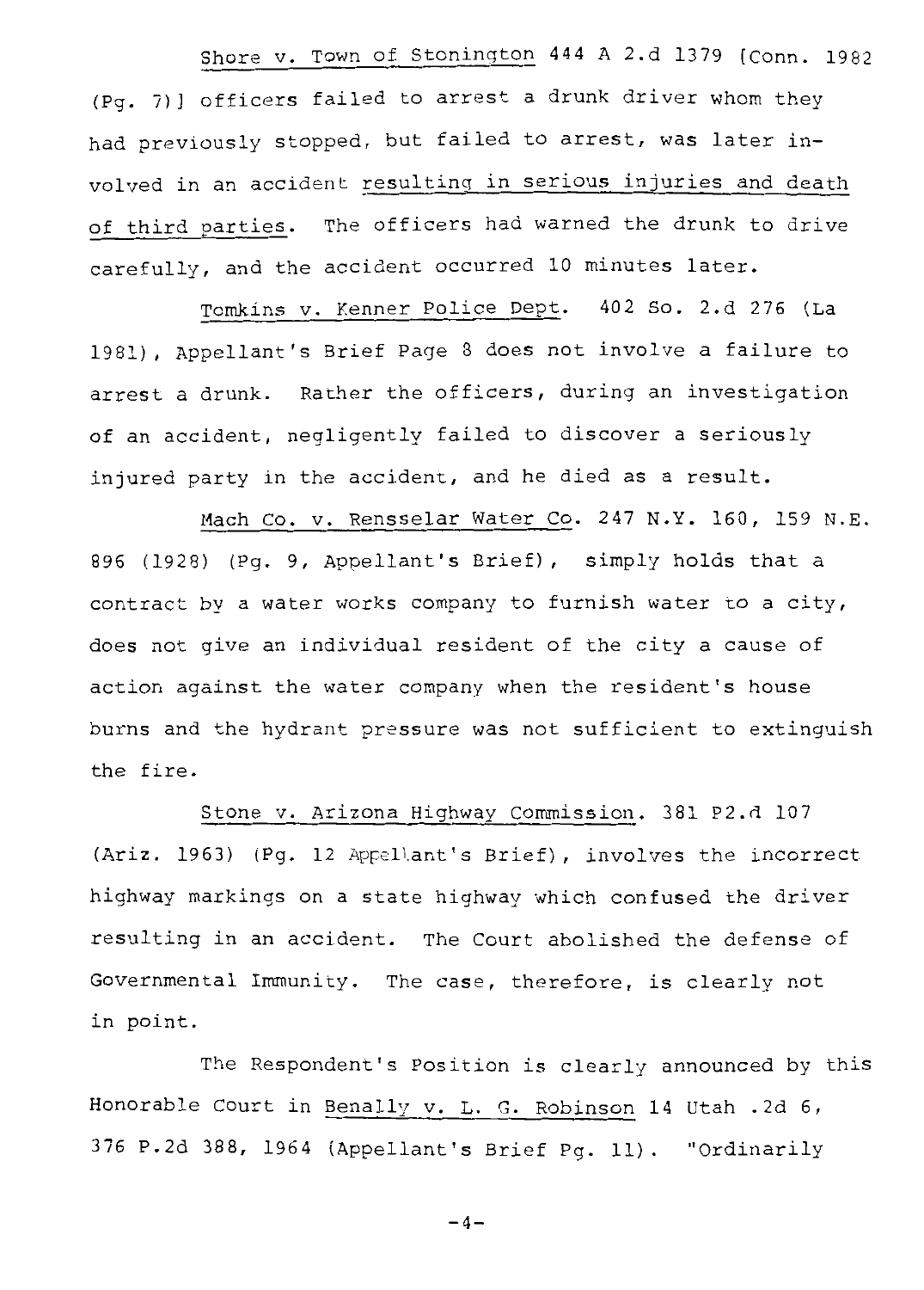one has no duty to look after the safety of another who has become voluntarily intoxicated and thus limited his ability to protect himself. But that absence of duty ended when Officer Robinson took Benally into custody".

In the case at Bar the officers did not take the decedent into custody. The appellant complains that the officers did not arrest him.

In Parvi v. City of Kingston (N.Y.) 362 N.E.2d 960 (1977) (Pg. 15 Appellant's Brief) the officers responded to a call of a disturbance, and upon arrival found three intoxicated men. The police told them to leave but were advised they had no place to go. The officers then transported them to a park where they could "sleep it off". Two of the men wandered on to a near-by freeway and were struck by cars.

The Majority Court held that when the men were placed in the police car, they were then in custody. The court held that Summary Judgment was not proper as it would "negate the very duty imposed on police officers when they took Parvi . . . into custody." (emphasis added).

The better reasoned dissenting opinion denied the findings of custody, under the facts, and then states Page 966:

> "Plaintiff's negligence claim is equally without merit. The police officers had no duty to leave Parvi absolutely free from danger in any form. Instead, they owed plaintiff only a duty to exercise ordinary care. If Perchance, he was in search of more drinks, there was no chance of giving him absolute safety except by locking him up. It should not be the rule, common to an era long well past, that every drunkard must be locked up on being observed as intoxicated in public."

> > -5-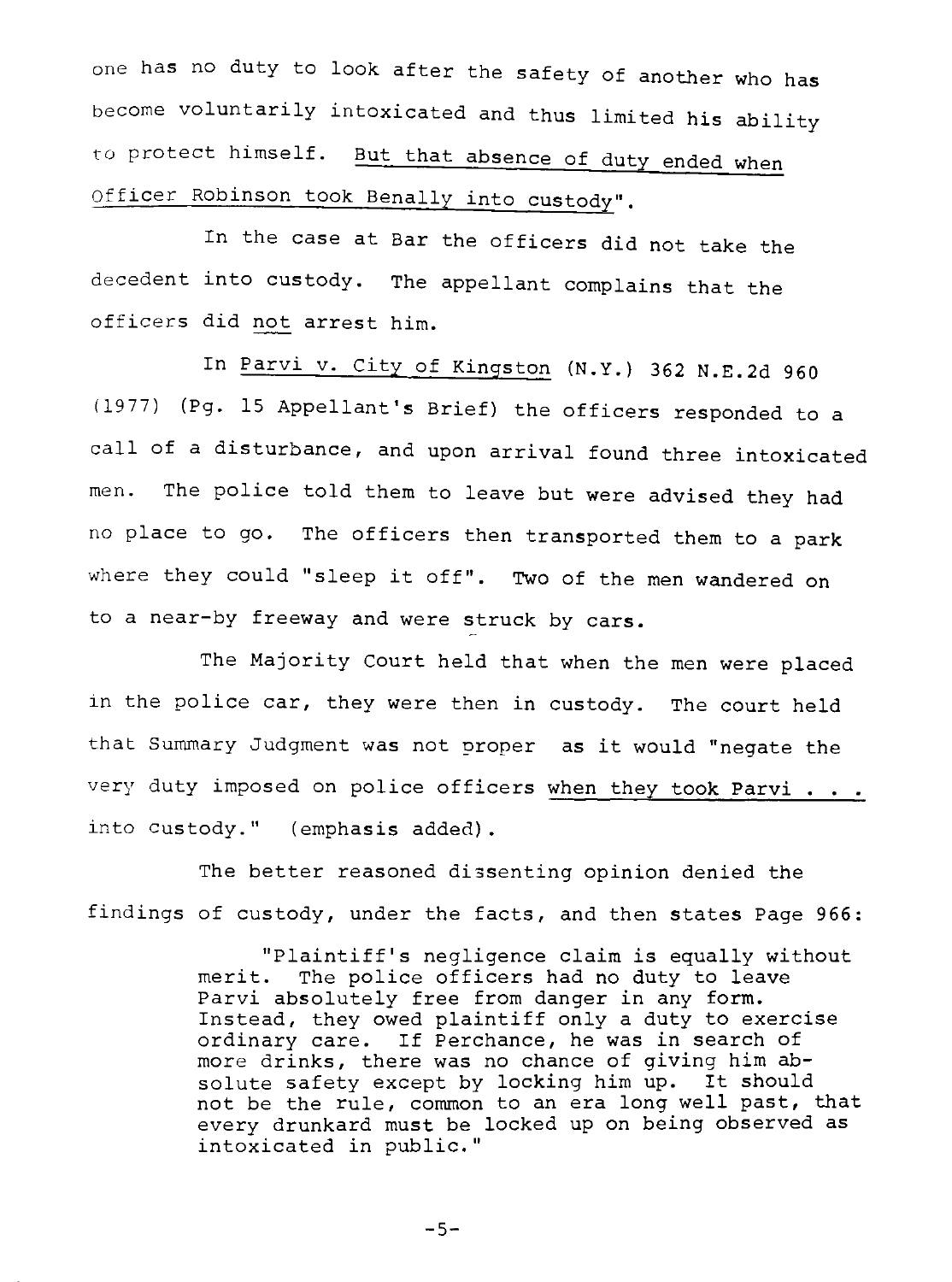"The police . . . are not sisters of charity or baby sitters."

In Stout v. City of Porterville 196 Cal. Rept'r 301 (1983) where officers questioned a pedestrian who was intoxicated, but did not arrest him, and the pedestrian was later struck by a car, the pedestrian's complaint against the officers and the city was dismissed.

The Appellate Court affirmed, and states, Page 304:

"The only additional duty undertaken by accpeting employment as a police officer is the duty owed to the public at large."

The Stout Court points out that "As a rule, one has no duty to come to the aid of another."

The court there cited considerable precedent pointing out that until a "special relationship" is established by an affirmative act by the officer "which places the person in peril or increases the risk of harm" there arises no duty on the officer to protect an individual.

The Court then concludes:

"Appellants did not allege that Officer Semonious assured Michael Stout he would take care of him or by his words or conduct induced<br>him to rely on the officer's protection. Aphim to rely on the officer's protection. pellants did not allege that the officer in any way induced him into a false sense of security. In sum, appellants failed to allege a common law legal duty owed to them by City and/or Officer Semonious."

In the case at bar, there is no allegation that the defendant officers took any affirmative action to place decedent under their custody, or that they in any way took any action which would have led decedent into a feeling of

-6-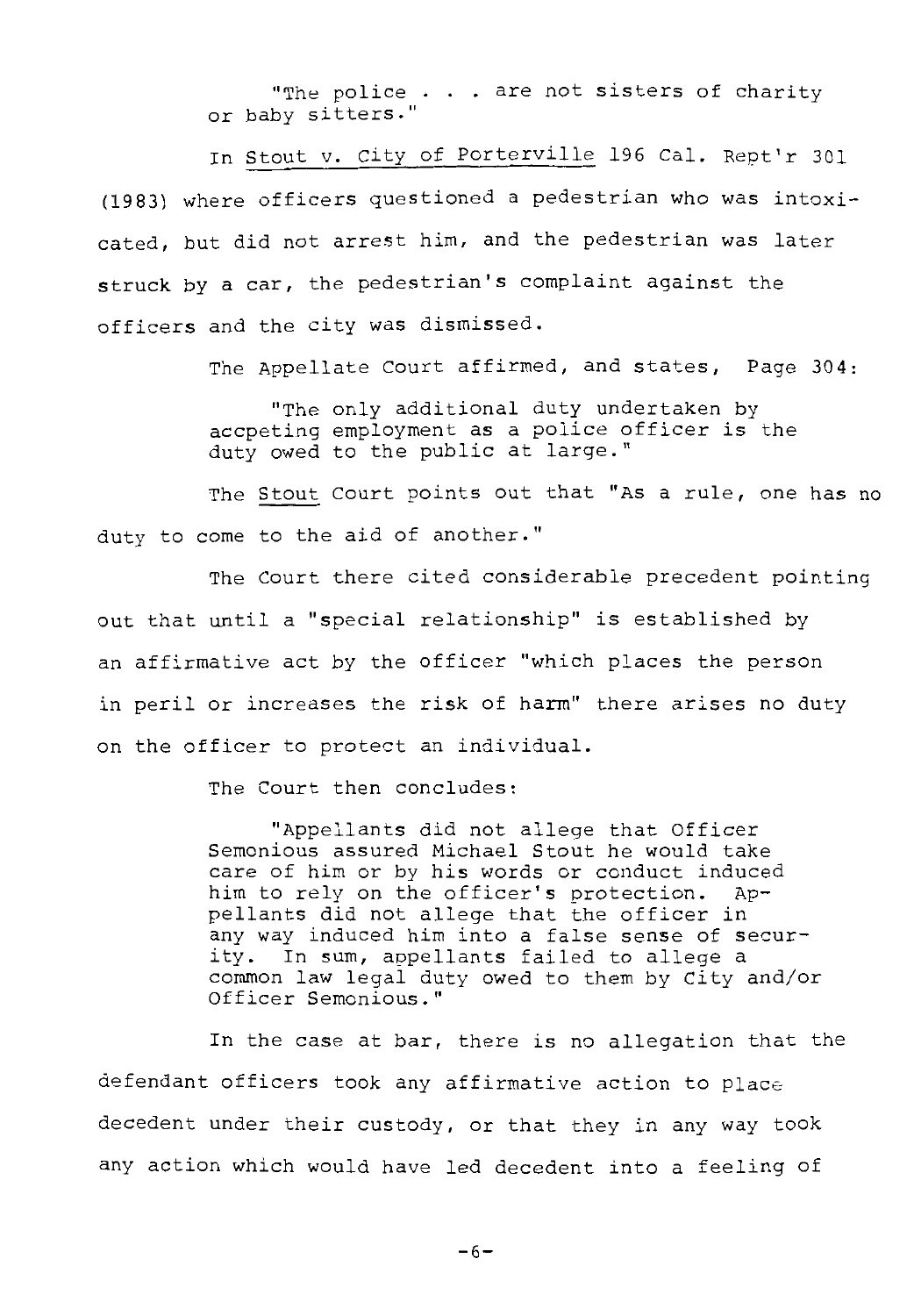security, or that any action on their part increased the posibility of harm to decedent.

Quite to the contrary, had decedent complied with his agreement to "walk" the motorcycle and not ride it, no accident would have occurred.

We, refer also to precedents cited in Defendant's Memorandum Pg. R-17-19.

#### POINT II.

The Decedent's Negligence, as a Matter of Law Under Comparative Negligence, Was Equal to or Exceeded Any Possible Negligence on the Part of These Defendants.

It is inconceivable that intoxication while driving a motor vehicle can be advanced as an excuse for negligence, as proposed by appellant.

It is even more ludicrous to submit that decedent who was grossly intoxicated while driving a motorcycle without the permission or knowledge of the defendant officers was less negligent than the officers.

Reasonable minds cannot differ but that under the facts alleged here, the decedent's negligence was certainly the sole cause of the accident and his death.

But assuming arguendo that there was some passive negligence on the part of the officers, the decedent's negligence as a matter of law far outweighed any such negligence on the part of the officers.

 $-7-$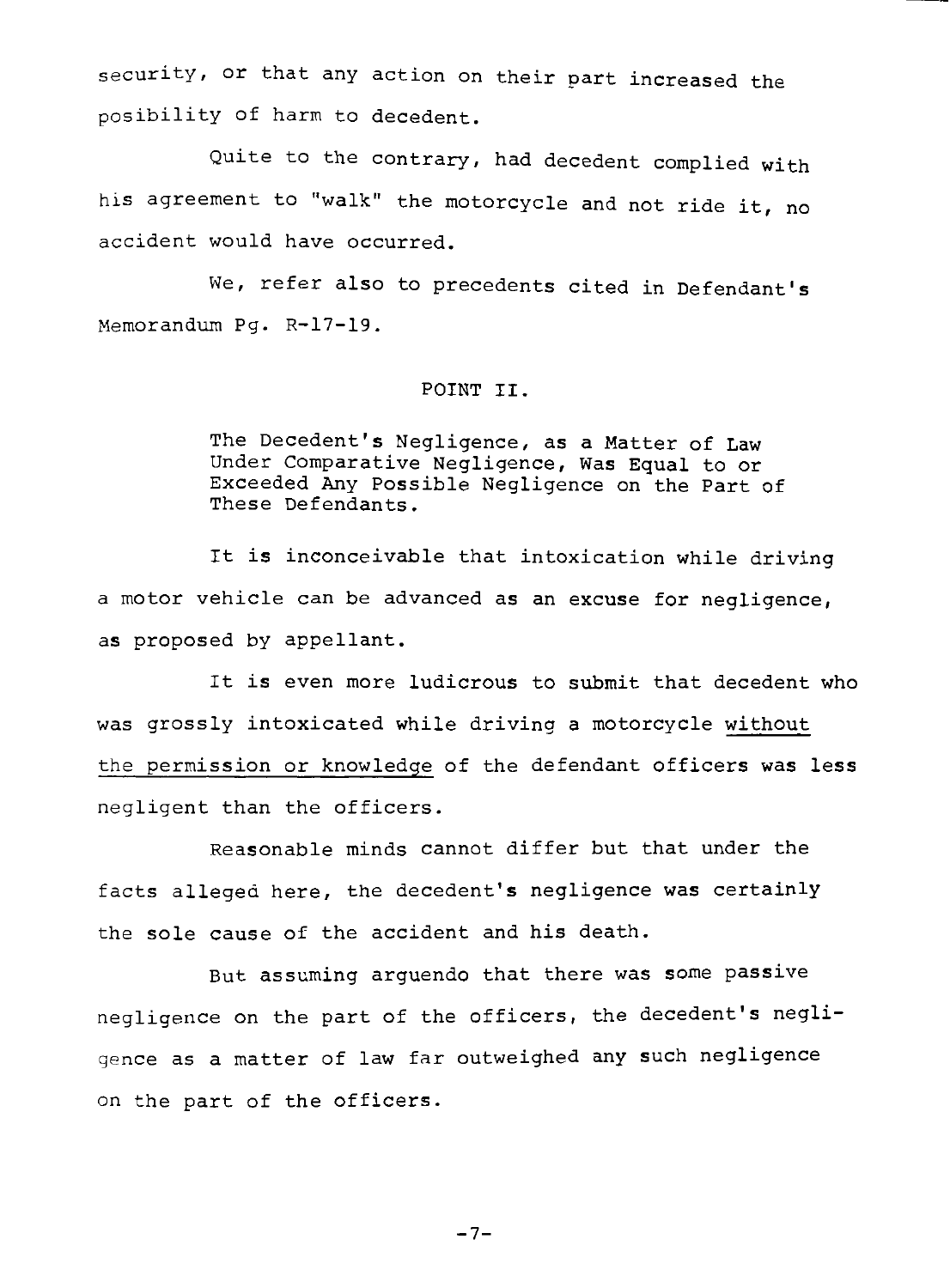Am Jur. 2.d, New Topic Service, Comparative Negli-

gence at page 65.

. the comparative negligence statute did not attempt to take from the court the right, where no other inference could be drawn from the evidence by reasonable men, to decide as a question of law that negligence on the part of the plaintiff equaled or exceeded that of the defendant."

65A C.J.S., Negligence, §262, page 905:

"Where the facts are undisputed and conclusively establish that the degrees of negligence were equal or that plaintiff's negligence exceeded that of defendant, ... the question of defendant's liability should not be submitted to the jury."

#### CONCLUSION

It would be insurmountable and impossible task to require police officer to protect all inebriates from the possibility of irjuring them selves which is the contention of appellant.

No duty to do so exists, and none existed under the facts alleged in the complaint here.

And when a highly intoxicated person drives a motor vehicle, contrary to law and reason, he can blame himself for the obviously foreseeable consequences.

The Order of Dismissal should therefore be affirmed.

Respectfully Submitted

TED CANNON Salt Lake County Attorney

L. E. Midgley Deputy County Attorney Civil Division Attorney for Defendants

-8-